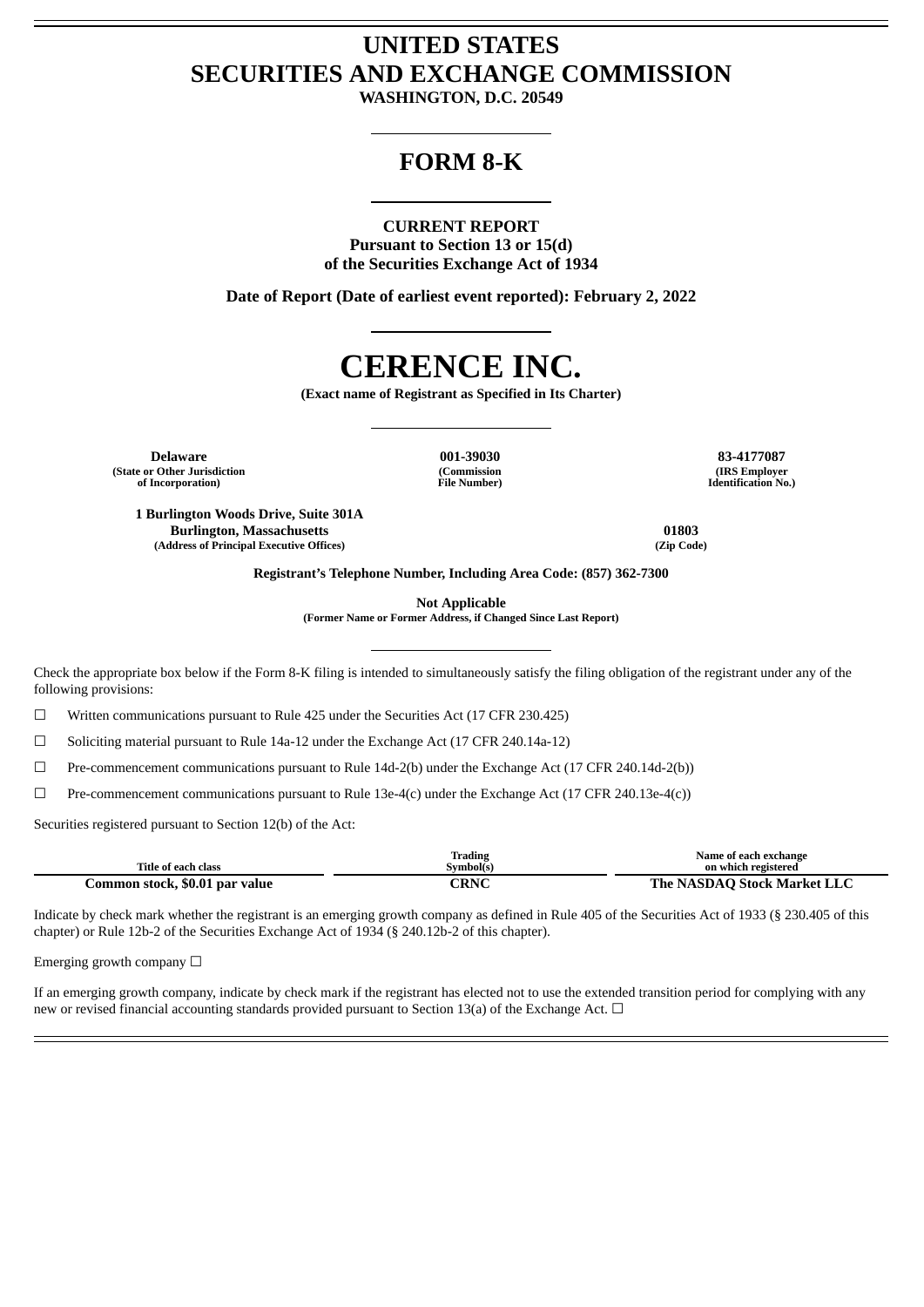#### Item 5.02 Departure of Directors or Certain Officers; Election of Directors; Appointment of Certain Officers; Compensation **Arrangements of Certain Officers.**

On February 2, 2022, Leanne Fitzgerald, General Counsel and Secretary of Cerence Inc. (the "Company"), resigned from her positions with the Company to pursue another opportunity. Ms. Fitzgerald advised the Company that her decision to resign did not involve any disagreement with the Company. In connection with her departure and to assist with an orderly transition of her responsibilities, Ms. Fitzgerald has agreed to provide transitional assistance as requested by the Company through the end of the Company's fiscal year 2022, during which period her restricted stock units previously awarded on November 13, 2019 (10,642 underlying shares) will be eligible for continued vesting. The related transitional assistance agreement also contains a reaffirmation of Ms. Fitzgerald's confidentiality obligations to the Company and other restrictive covenants, as well as a general release of claims by Ms. Fitzgerald.

### **ITEM 5.07 Submission of Matters to a Vote of Security Holders.**

On February 2, 2022, the Company held its 2022 Annual Meeting of Shareholders (the "Annual Meeting"). At the Annual Meeting, the shareholders cast their votes on four proposals as follows:

**Proposal 1**: To elect three members of the Company's Board of Directors:

| <b>Director Nominee</b> | For        | Against   | Abstain/Withheld | <b>Broker Non-Votes</b> |
|-------------------------|------------|-----------|------------------|-------------------------|
| Arun Sarin              | 26.927.944 | 2.958.977 | 36,037           | 5,006,766               |
| Kristi Ann Matus        | 29,728,572 | 160.226   | 34.160           | 5.006.766               |
| <b>Stefan Ortmanns</b>  | 29,697,615 | 195.814   | 29,530           | 5,006,766               |

**Proposal 2**: To ratify the appointment of BDO USA, LLP as the Company's independent registered public accounting firm for the fiscal year ending September 30, 2022:

| For        | Against | Abstain/Withheld | <b>Broker Non-Votes</b> |
|------------|---------|------------------|-------------------------|
| 34,840,868 | 45.979  | 42.878           |                         |

**Proposal 3**: To approve, on a non-binding advisory basis, the compensation of the Company's named executive officers:

| For        | <b>Against</b> | Abstain/Withheld | <b>Broker Non-Votes</b> |
|------------|----------------|------------------|-------------------------|
| 28,973,884 | 886.094        | 62.981           | 5,006,766               |

**Proposal 4**: To indicate, on a non-binding advisory basis, the preferred frequency of future shareholder non-binding, advisory votes on the compensation of the Company's named executive officers:

| Year<br>$ -$ | 2 Year<br>$\sim$ $\sim$ | Year    | <b>Abstain/Withheld</b><br>__<br>. | Broker Non-Votes |
|--------------|-------------------------|---------|------------------------------------|------------------|
| 29.075.891   | 20.795<br>ںر            | 770 785 | 6.988<br>4F<br>- - -               | 5.066.766        |